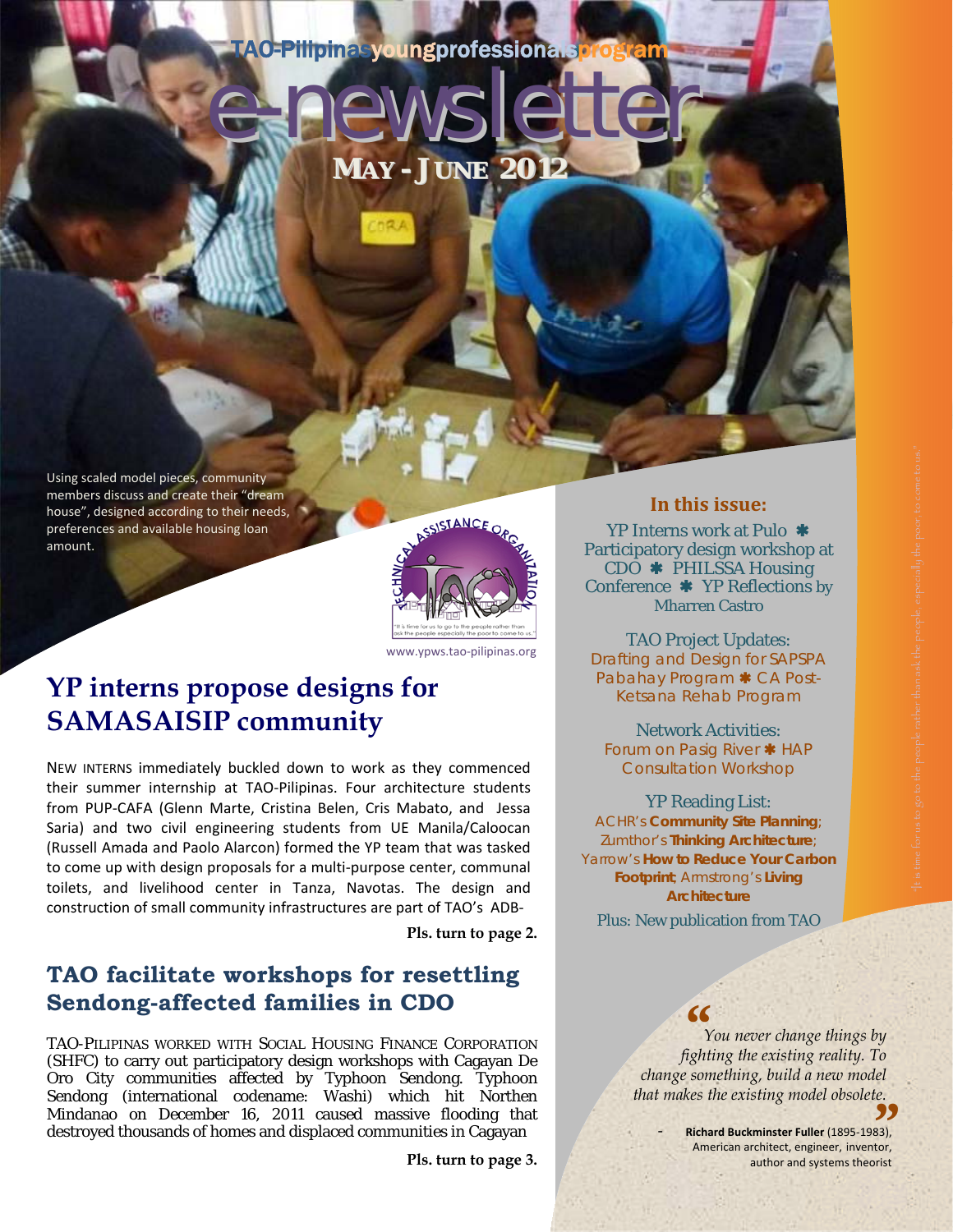### YP interns...

(From page 1)

funded Pilot Demonstration project to benefit SAMASAISIP community in Isla Pulo, Tanza.

The interns went on a field visit to Pulo on April 12, 2012 to conduct a site investigation and focus group discussion with community leaders. They also mapped out the location and measured the dimensions of the existing community center, communal toilets and livelihood center. Following the fieldwork, they proceeded to the drawing boards to draft schematic designs for the small community infrastructures. They presented these schemes to the project's architect-in-charge and engineering consultant on April 13 for initial review and comments. The schemes were then revised based on the review and innovations such as modular technologies and use of alternative **building material were integrated in the designs.** 



The interns went back to Pulo and met with community leaders to present their design proposals on April 18. With the community feedback and pending engineering calculations, the design schemes are still undergoing finalization. Construction work along with trainings on materials production is scheduled on May 2012. *(Ge Matabang)* 



*Top photos: Interns measure existing community facilities and take GPS points of their location; schematic designs of the community facilities are presented to the community. Photo at left: Interns consult with Arch. Lusterio and Engr. Aquino on the design proposals.* 

# PHILSSA holds Housing Conference

TO PROMOTE ITS MEMBER-ORGANIZATIONS' ADVOCACY AND RESEARCH EFFORTS funded under the Governance and Transparency Fund of the UK Department for International Development (DFIF-GTF) project on Institutionalizing Local and National Partnerships to Address Urban Poverty and Homelessness in the Philippines, the Partnership of Philippine Support Service Agencies, Inc. (PHILSSA) held a housing conference with the theme Strengthening Engagement and Multi-Stakeholder Partnerships for Housing Urban Informal Settlers on April 17, 2012 at the Social Development Complex AVR of Ateneo de Manila University in Katipunan, Quezon City. The activity aimed to provide a



venue for PHILSSA member-networks to discuss experiences and explore opportunities for collaboration through innovative advocacy strategies and research with various housing stakeholders.

**Pls. turn to page 4.**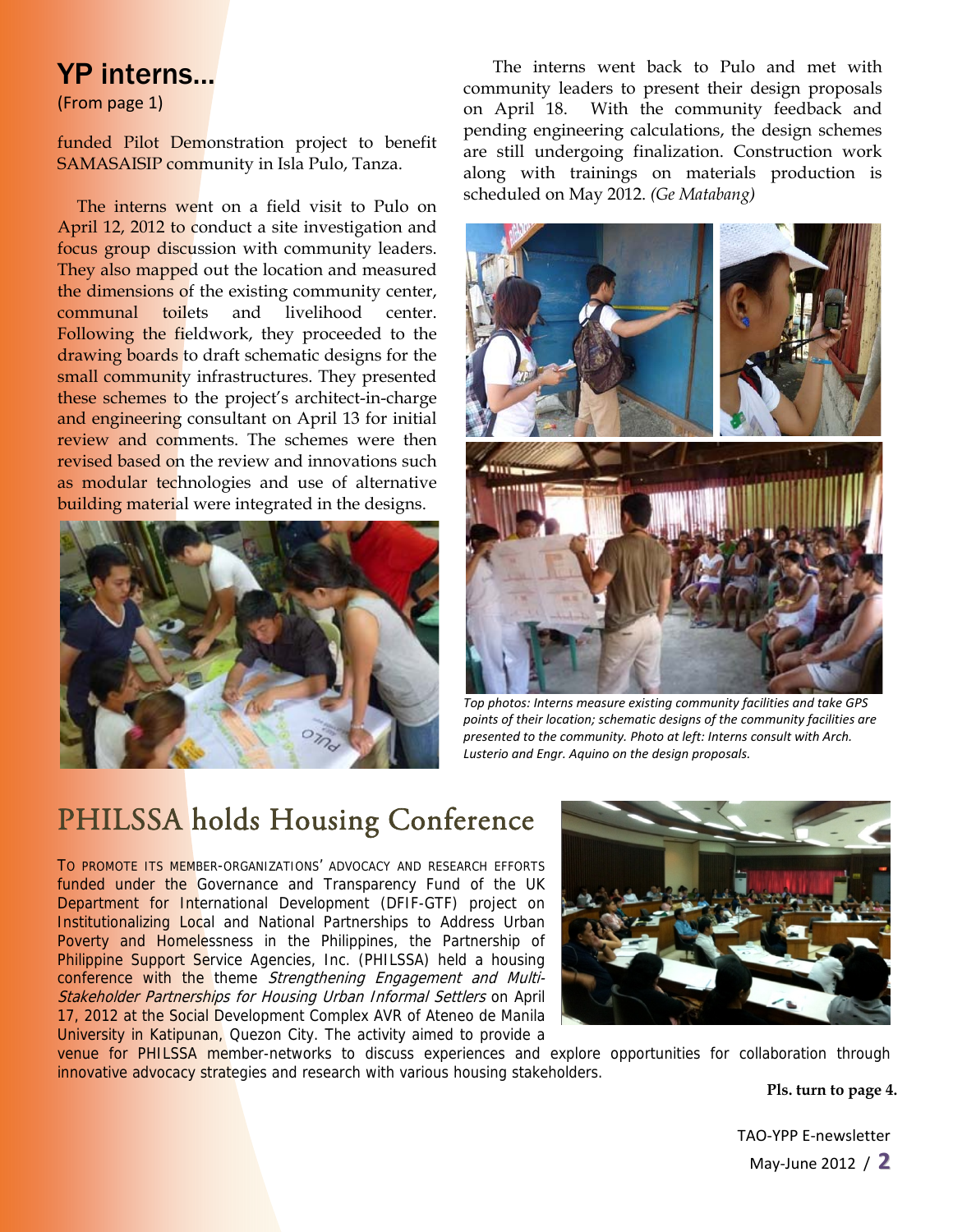### TAO facilitate workshop...

(From page 1)

De Oro City and nearby provinces. Affected urban poor communities are to be permanently resettled in various sites through the Community Mortgage Program (CMP) of SHFC and in partnership with non-government organizations.

On April 19‐ 20, 2012 SHFC conducted a two‐day CMP Workshop for about 60 community leaders at the Fr. Cronin Hall of St.



Augustine Metropolitan Cathedral in Cagayan De Oro City. The workshop also aimed to directly involve the affected families in the proposed in-city relocation projects through participatory community planning and design. Thus, TAO-Pilipinas facilitated participatory design activities to draw out ideas and community preferences for their site plans and house designs. TAO likewise oriented the participants on hazards and resources mapping as a planning tool for disaster risk reduction.

The CMP Workshop participants represented communities that are to be resettled in three sites in Cagayan De Oro City (Gusa, Camaman-an, and Indahag). For the participatory design activities, the participants were divided into six groups (two groups for each site) and were given planning tool kits to come up with schematic site plans as well as schemes for a model house design. Prior to outlining their design schemes, minimum design standards according to Batas Pambansa 220 were presented and each group discussed their collective answers to a set of guide questions for planning. TAO‐Pilipinas provided the scaled lot plans of the sites and the planning kits composed of scaled cut-out pieces for the groups to lay out a schematic site plan. After the first day of the workshop, six schematic site plans were completed and presented.

On the second day of the workshop, SHFC discussed the details of the CMP loan amount entitled to each family‐ beneficiary. Afterwards, the groups were given another set of planning kits made up of three‐dimensional scaled model pieces and were asked to discuss and decide on a preferred house design. They used the movable pieces of the kits to complete a scaled model of their house design with interior layout. The participants presented six different designs with a common preference for a single‐detached house on a 100 square meter lot.

The results of the design workshops will be consolidated by the groups' local community mobilizers to be used as inputs to site development planning and housing design. The proposed schemes will also be presented to the rest of the community members for discussion and consideration. *(Ge Matabang)*

### **Highlights of the CDO planning workshops**

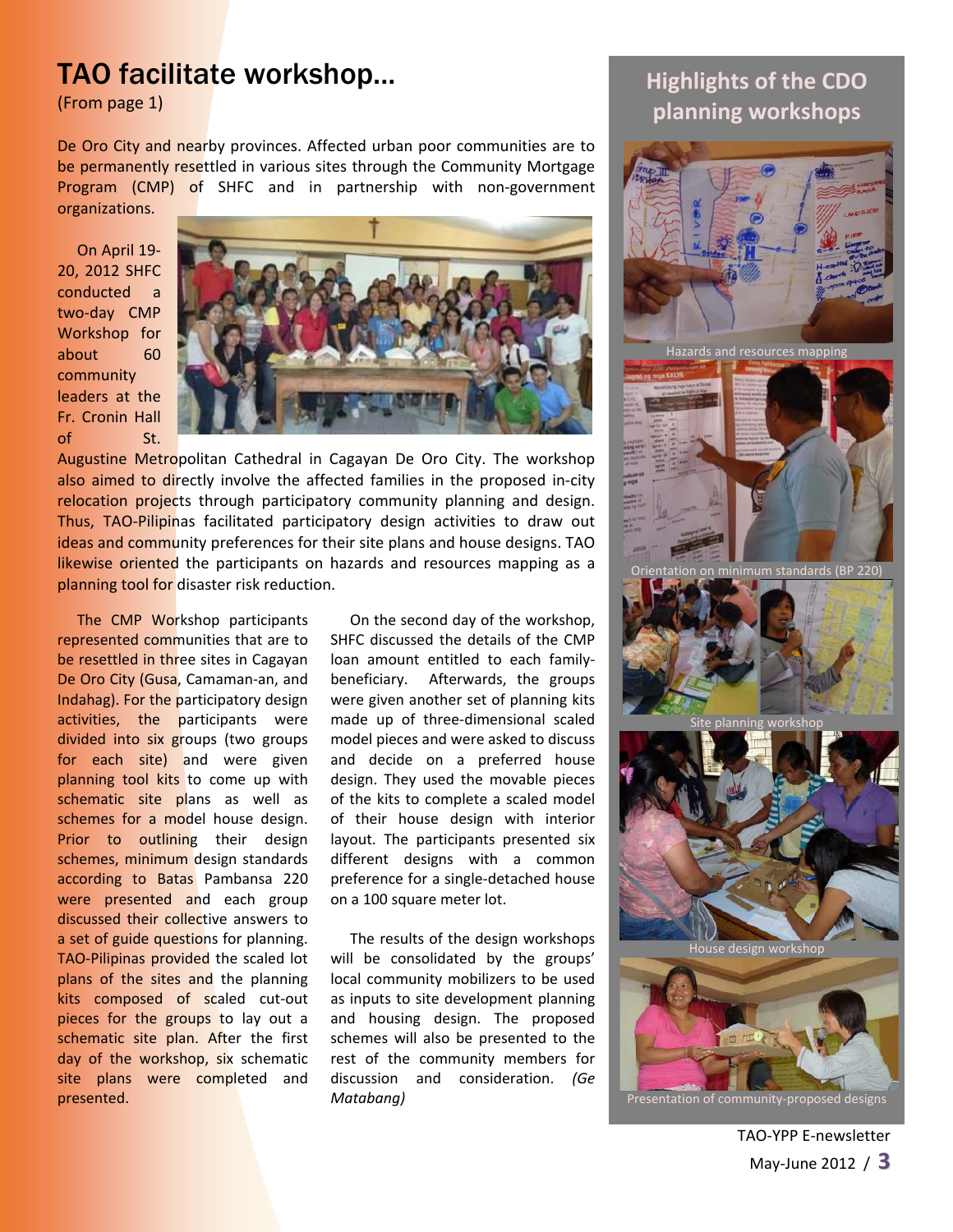#### **TAO Projects In Brief**

### **UP-TFA submits plans for SAPSPA Pabahay Batch 14 houses**

UP-based student organization Task Force Arki (UP-TFA) completed the construction drawings of five houses for the Pabahay (Housing) program of SAPSPA (Samahan para sa Angkop na Pabahay ng San Pablo Apostol) in Tondo, Manila. Prior to completing the drawings, the volunteer teams of architecture students presented their design proposals to the five beneficiaries of the housing loan on February 6, 2012. Architect Arlene Lusterio of TAO-Pilipinas supervised the students' design and drafting of the plans. The architectural and engineering plans have been submitted by SAPSPA for building permits and construction is scheduled to start by May. *(Ge Matabang)*



#### **Design consultation and validation workshops for Christian Aid-funded projects**

March and April were filled with a flurry of activities for TAO-Pilipinas due to the continuing progress of community projects under the Post-Ketsana Rehabilitation Program of Christian Aid. TAO is

providing technical assistance to three communities in the province of Rizal --- Rodriguez, San Mateo, and Taytay. A series of design consultation and validation workshops have been conducted by TAO in the past two months.

On March 27, the revised design for a livelihood-evacuation center was presented to Buklod Tao, a community located at Brgy. Banaba, San Mateo, Rizal. Architect Arlene Lusterio and Verna Sarraga presented the design with revisions based on community consultations last February. On April 14, it was the turn of the community of Suburban Phase 1B in Rodriguez, Rizal to hold a design consultation and validation workshop. A change in the location of the temporary evacuation center was made and the community basketball court was selected as the new site. Improvements will be made to the community basketball court including a rolled-up wall cover for added rainwater protection. A multi-purpose building will also be built within the premises of the basketball court. Updates and engineering details regarding the pedestrian bridge design was also shown to the community leaders. *(Angel Sales)*

### New Publication from TAO

*Gabay Para sa Paggawa ng Bahay na Yari sa Konkreto* (Guide to Building a House Made of Concrete) TAO-Pilipinas has released a simplified guide book (52 pages) to building a concrete house. Authored by Architect Angelus Sales of TAO's Research and Publications Program, the book is written in Filipino and targets urban poor communities undertaking self-help construction of their houses. It introduces communities to acceptable construction standards and practice and is provided as an initial technical support for community initiatives to build safe and durable houses. For better comprehension, technical construction terms were translated to layman's language and supported by graphics/illustrations done by Verna Lucia Sarraga. The book is available for sale at PhP150.00 per copy.



### PHILSSA... (From page 2)

The conference was divided into three main parts. First, Opportunities for Strengthening Multi‐Stakeholder Partnerships for Housing Informal Settlers featured an update by the Department of Interior and Local Government (DILG) of the PhP10Billion Fund for In‐City Housing Projects for Informal Settler Families in Danger Areas, a presentation by UP-ALL of the Covenant with the Urban Poor and the Budget Partnership Agreement with the NHA by the PHILSSA National Coordinator. Second, under City Partnerships in Action, QC-UP ALL presented Building Alliances at the Barangay Level—Quezon City followed by Alyansa ng mga Mamamayan ng Montalban's (ALMAMO) Integrating Disaster Risk Reduction in Local Housing Agenda— Montalban, Poverty Mapping as a Tool for Advocacy— Malabon City by Alyansa ng mga Mamamayang may Integredad sa Malabon (AIMM), and the Community‐ Managed Water Service Delivery—Manila by KOSMA.

Finally, the third part Social Research Hour: New Perspectives, New Possibilities produced results from four studies: MRH for Informal Settlers: Implications on Cost, Tenure and Financing Arrangements by JJCIICSI, Examining Affordable Housing as a Social Enterprise for CSOs using Value Chain Analysis Methods by ALTERPLAN, The Face of Urbanization in the Autonomous Region in Muslim Mindanao (ARMM) by Pilipina Legal Resources Center (PLRC), and TAO‐Pilipinas as a recipient of one of the social research funds presented the result of its study on the Development of Participatory People's Community Planning Development Tool for Effec‐

tive On‐Site Upgrading of Urban Poor Communities in Metro Manila. In each part the plenary generated a lot of lively discussion between people's organizations and NGOs and the national government agency, especially the National Housing Authority. Overall, the event succeeded in making the different stakeholders sit and listen to each other. Some issues were clarified, new ideas were generated, and alliances strengthened with the mutual understanding that addressing the issues in poverty and housing need the support of all stakeholders. *(Faith Varona)*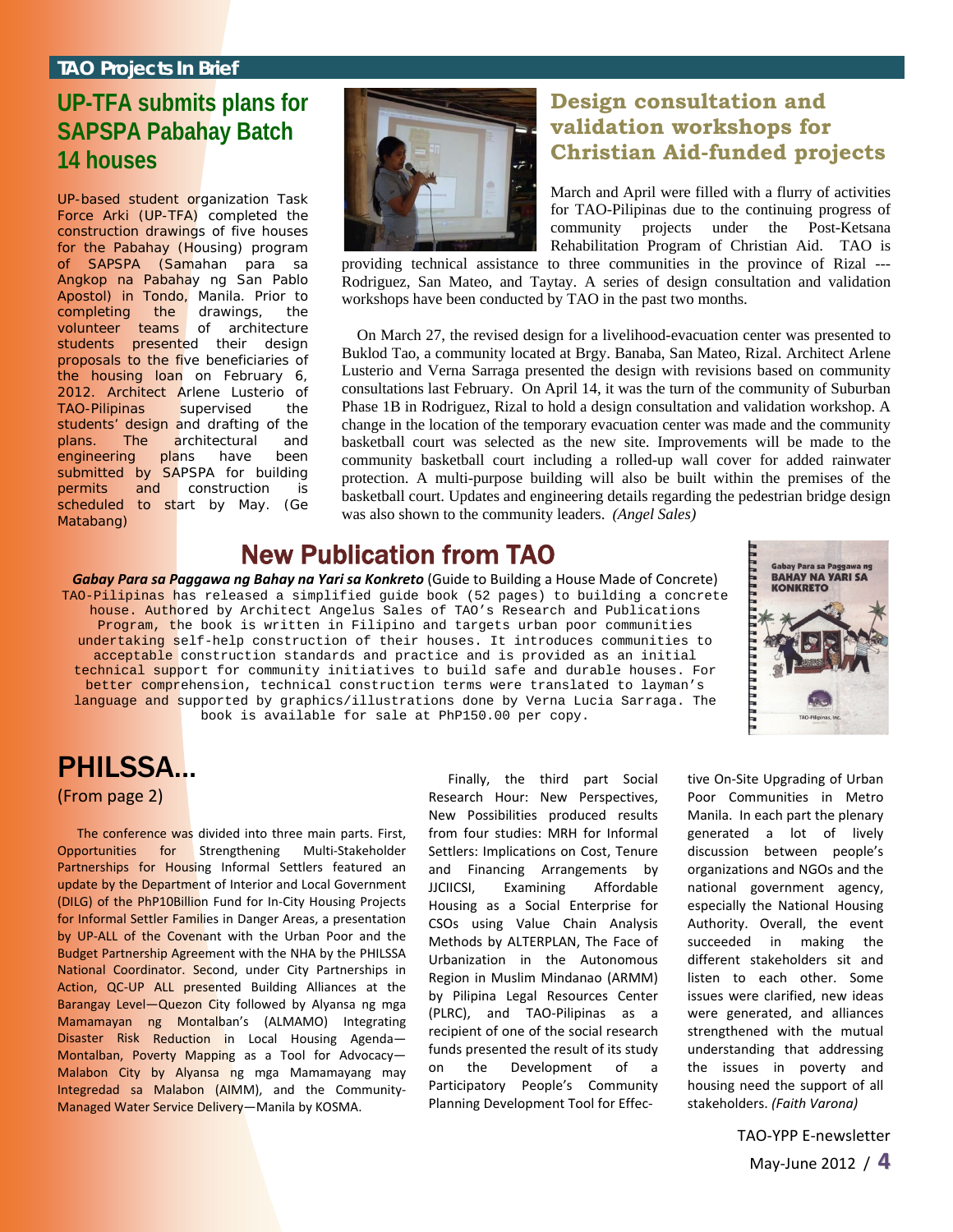#### **ADB-PRRC Forum on Pasig River**

THE ASIAN DEVELOPMENT BANK (ADB) AND PASIG RIVER REHABILITATION COMMISSION (PRRC) organized a Pasig River Forum on April 24, 2012 at the ADB Headquarters in Mandaluyong City. The whole day program intended to inform participants of PRRC's currents projects and plans until 2016 and to share experiences from other countries with similar projects. It also served as a public platform for stakeholders to confirm their commitment to Pasig River plans, targets, and vision. The forum was attended by a good mix of civil society organizations, representatives from national government and law-enforcing agencies, and local government units.

PRRC chairperson Gina Lopez opened the forum with an invocation and this was followed by a dance presentation from the youth of Estero de Paco. ADB Director General for the Southeast Asia Department Kunio Senga delivered the welcome remarks. Progress reports and updates on the rehabilitation of Estero de Paco were presented. Ms. Lopez showed photos of the progress made in the span of 15 months and reported that the affected informal settler families have been relocated to Calauan, Laguna. She also discussed working with local governments in cleaning up Pasig River and its tributaries.

Following Ms. Lopez' presentation, resource persons from Thailand, Indonesia, Germany, China, and South Korea shared the results of their own river clean-up projects. Ditmar Gorges from Germany talked about technologies for wastewater treatment while Thipparat Noppaladarom of Thailand discussed the housing program for the informal settler families located by the riverside. Wilfried Purba from the Ministry of Health in Indonesia discussed the sanitation aspect of cleaning up Citarum River in West Java.

Breakup sessions were conducted in the afternoon which divided the participants into four groups to simultaneously tackle the following topics: Aligning Urban and Renewal Settlers; Reducing Pollution and Waste; Zoning in on Riverbank Development; and Engaging Stakeholders and Partners. Afterwards, a Mayor's Panel led by Mayor Benjamin Abalos, Jr. of Mandaluyong City was facilitated. The highlight of the afternoon session was the signing of the Pasig River Declaration 2012 by the various mayors, cabinet secretaries, heads of national government agencies, and civil society organization led by Kapit-Bisig. The Pasig River Declaration 2012 is a commitment statement that promises to restore the Pasig River to its pristine condition. The program ended with a speech coming from President Noynoy Aquino which was read by Department of Environment and Natural Resources Secretary Ramon Paje. *(Angel Sales)*

#### **Christian Aid Humanitarian Accountability Partnership (HAP) Consultation Workshop and Partner's Meeting**

IN 2006, CHRISTIAN AID (CA) SIGNED UP AS A member of the Humanitarian Accountability Partnership (HAP) International, a global organization that promotes accountability to people affected by humanitarian crises and acknowledges organizations that meet the HAP Principles of Accountability developed to make member-organizations accountable for the quality of its work to people it aims to assist.



A consultation workshop cum partner's meeting was held on April 18-21, 2012 at Grande Island Resort, Subic Bay as a follow-up activity to finalize the humanitarian accountability rollout process within the CA country programme that started in 2008. The workshop aimed to present to all country partners of CA Philippines the Accountability Framework and draft downward policy documents on Open Information Policy and Complaints and Response Policy Mechanism, to seek the partners' comments and inputs for integration in the final policy document, and identify strategies for taking the HAP roll-out Plan forward at the country level. TAO-Pilipinas participated in the workshop along with other CA partners from Luzon, Visayas, and Mindanao. *(Faith Varona)*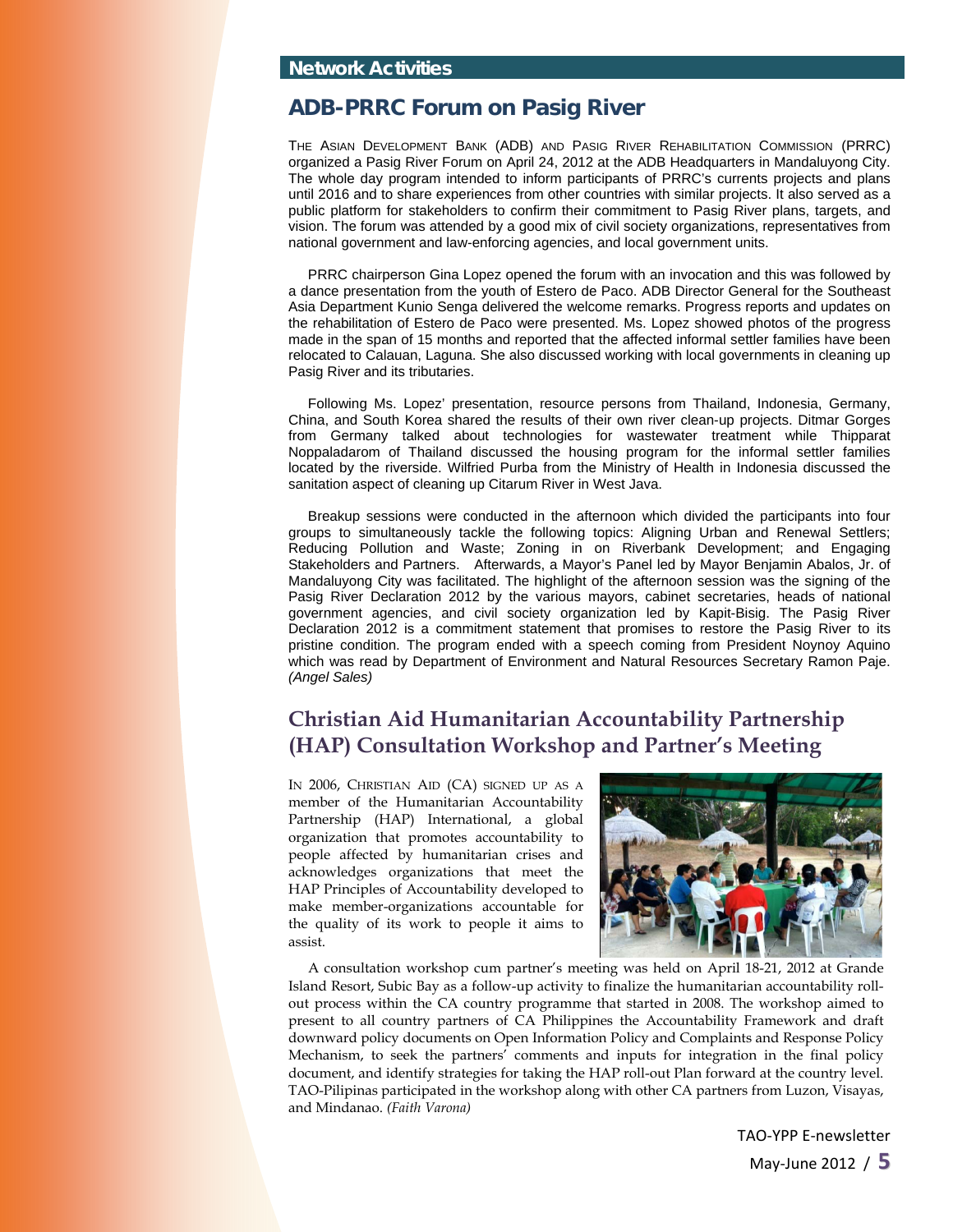#### **YP Reflections**



Mharren C. Castro, 20, is an incoming senior student of BS Architecture at the University of the Philippines - Diliman. As chairperson of the student organization UP Task Force Arki (TFA), he led the team of architecture students who volunteered to complete the drafting and design of 5 low-cost houses under the Pabahay program of SAPSPA in Tondo.

Without a doubt, experience is still the best teacher when it boils down to the most important lessons in life. And like any other educational companion, it can only be deemed effective by how the students would eventually respond to the learning process. Reception is everything, and at times, even relatively exclusive making this a critical defining point by which I, as well, have constantly been trying to frame all the interesting events of my young life into.

Being in and spearheading a service-oriented student organization is one of these moments of interest in my college life. We have been exposed to inspiring opportunities in architectural service as we learn in a holistic process – encompassing physical, social, cultural, and many other aspects – while interacting with people from almost all walks of life. Living (or almost-dying) as architecture students while dealing with extra-curricular responsibilities at the same time has been our chosen adventure; and for me, this setting is also that rewarding footpath towards a more purposeful and sensible education I had been hoping for.

Working for the Design and Drafting for SAPSPA Houses, in particular, seem like a roller coaster ride. Managing not only your own but also all the other teams' workflow, meeting the deadlines that define your capacity and not the other way around, and making sure all the forces in the project harmonize – while other pressures rise from academic obligations – can pretty much summarize the spirit of challenge in this project... a challenge that I admit we have not fulfilled excellently. I have found so much room for improvement in all our ways and these are the points by which I determined how to grow on learning from our mistakes and shortcomings. I lacked the agency for time management, and anticipation of the weight of duties, and consequently got lost in a time loop of confusions, miscommunications, and revisions here and there.

But on one hand, being able to apply our acquired academic faculties to this project makes me appreciate the difficult times. Even more so, the interaction with the community alone is a directional network of experience for me, the impacts of which I always try to share with and impart to our organization. Most especially, what pushed me to get back on track when facing the difficult phase of this project was the hope and trust from the community we needed to help in the first place. As cheesy as that may sound, when you realize that your actions are affecting people's lives, you have got to do the best of what you can. And that is precisely what I believe we've tried to do.

SAPSPA project has provided me a concrete venue for learning a deeper understanding of architecture, growing as a leader, and above all, reflecting on the sense of my life ultimately - in a nerve-wrecking, but fun ride that I truly never regret. Most importantly, I take privilege in working with and learning from TAO-Pilipinas, not only because they guided us all the way but moreover, they showed me the value of understanding, patience, and resilience during the stressful turns of this shuttle.

As I have known, nothing is perfect and keeping up with the pressure is the very least one can do in this world of imperfection. And that, I think, we did in the best way we could muster. After all, pressure makes diamonds. And for what it's worth, learning through a memorable ride of experience such as SAPSPA is indeed more than the diamond that I have started shaping myself into.



*Leading the team of volunteer architecture students in their field visits to Magsaysay Village in Tondo* 



*Explaining the minimum design standards for lowcost housing projects* 



*Consulting the housing loan program beneficiary and discussing the schematic design proposal for their house.*